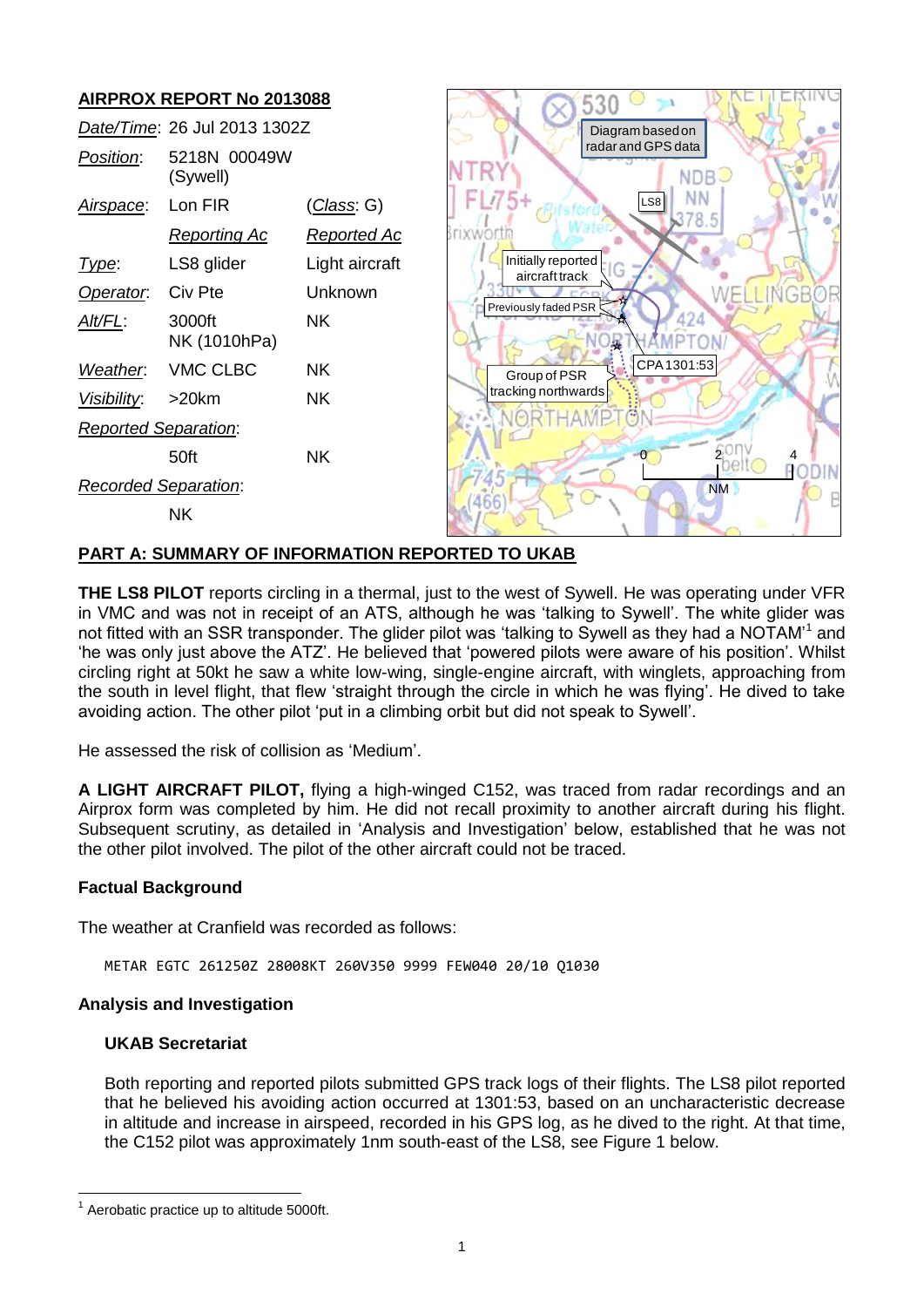

Figure 1: GPS tracks at 1301:53 with GPS status

The C152 crossed the LS8's historical track at 1300:40 (at point A on Figure 1), at which point the LS8 pilot was established in the left hand orbit shown just to the north of his position in Figure 1. It was therefore determined that the C152 was not involved in the Airprox. The fact that the initially reported light aircraft was high-wing rather than the glider pilot's reported low-wing aircraft with winglets corroborated this analysis. Subsequent analysis of the radar recording showed a number of primary only returns in the vicinity of the LS8 pilot's track. None of these returns were persistent enough to enable tracing of the other pilot.

Both pilots were equally responsible for collision avoidance<sup>2</sup> and the pilot of the reported light aircraft was required to give way<sup>3</sup>.

## **Summary**

An LS8 glider and a light aircraft flew into proximity, 1nm to the west of Sywell, at about 1302 on 26<sup>th</sup> July 2013. The light aircraft pilot could not be traced.

 $\overline{\phantom{a}}$  $2^2$  Rules of the Air 2007 (as amended), Rule 8 (Avoiding aerial collisions).

 $3$  ibid., Rule 9 (Converging).